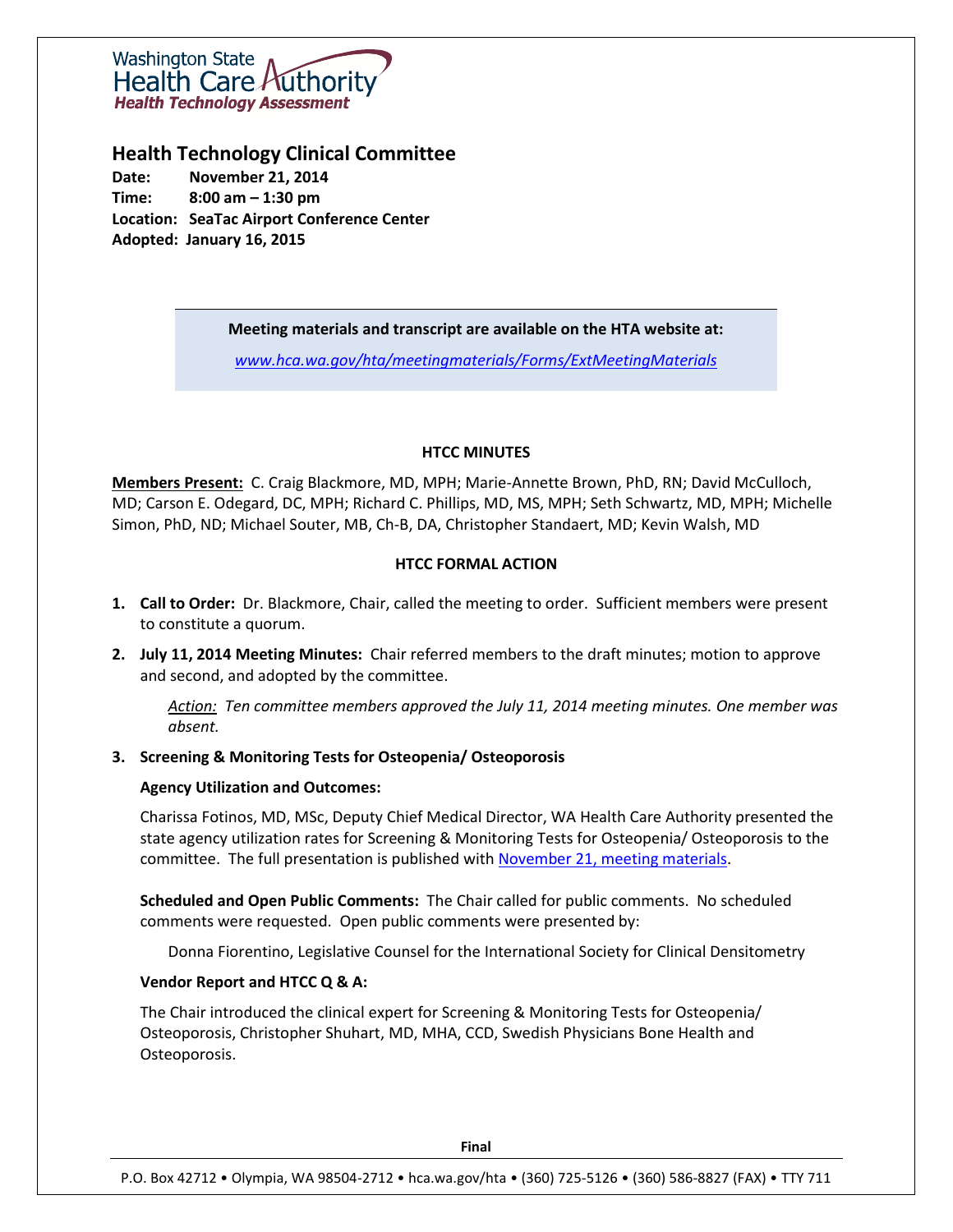# WA - Health Technology Clinical Committee Meeting November 21, 2014

Teresa L. Rogstad, MPH, of Hayes, Inc, presented the evidence review addressing Screening & Monitoring Tests for Osteopenia/ Osteoporosis. The full presentation is published with November [21, meeting materials.](http://www.hca.wa.gov/hta/meetingmaterials/Forms/ExtMeetingMaterials.aspx)

## **Committee Discussion and Decision:**

The HTCC reviewed and considered the Screening & Monitoring Tests for Osteopenia/ Osteoporosis technology assessment report and information provided by the state agencies. They also heard comments from the evidence reviewer, the clinical expert, the public, and agency medical directors. The committee considered all the evidence and gave greatest weight to the evidence it determined, based on objective factors, to be the most valid and reliable. [See transcript for full committee deliberations.]

| <b>HTCC Committee Coverage Determination Vote</b> |                       |         |                                                              |  |
|---------------------------------------------------|-----------------------|---------|--------------------------------------------------------------|--|
|                                                   | <b>Not</b><br>Covered | Covered | <b>Covered Under</b><br>Unconditionally   Certain Conditions |  |
| Screening for Osteopenia/ Osteoporosis            |                       |         | 10                                                           |  |

#### **Discussion:**

The Chair called for discussion of the evidence for conditional coverage of DXA scanning to determine bone mineral density and osteoporosis. Conditions of coverage for **Screening for Osteopenia/ Osteoporosis** were discussed and proposed**.** Following discussion of the proposed conditions for coverage the committee voted for coverage under certain conditions. The following conditions were discussed and approved by a majority of the clinical committee:

#### **Limitations of Coverage:**

#### Initial Screening:

*Asymptomatic women* 

Women >= 65

Or

 Younger women with equivalent ten year fracture risk to women age 65 as calculated by FRAX or other validated scoring tool

*Men or women*

- Long term glucocorticosteroids (incorporate FRAX definition),
- Androgen deprivation,
- Other conditions known to be associated with low bone mass

#### Repeat Screening:

- T-score > -1.5, 15 years to next screening test
- T-score -1.5 to -1.99, 5 years to next screening test
- T-score < -2.0, 1 year to next screening test

## Page **2** of **3**